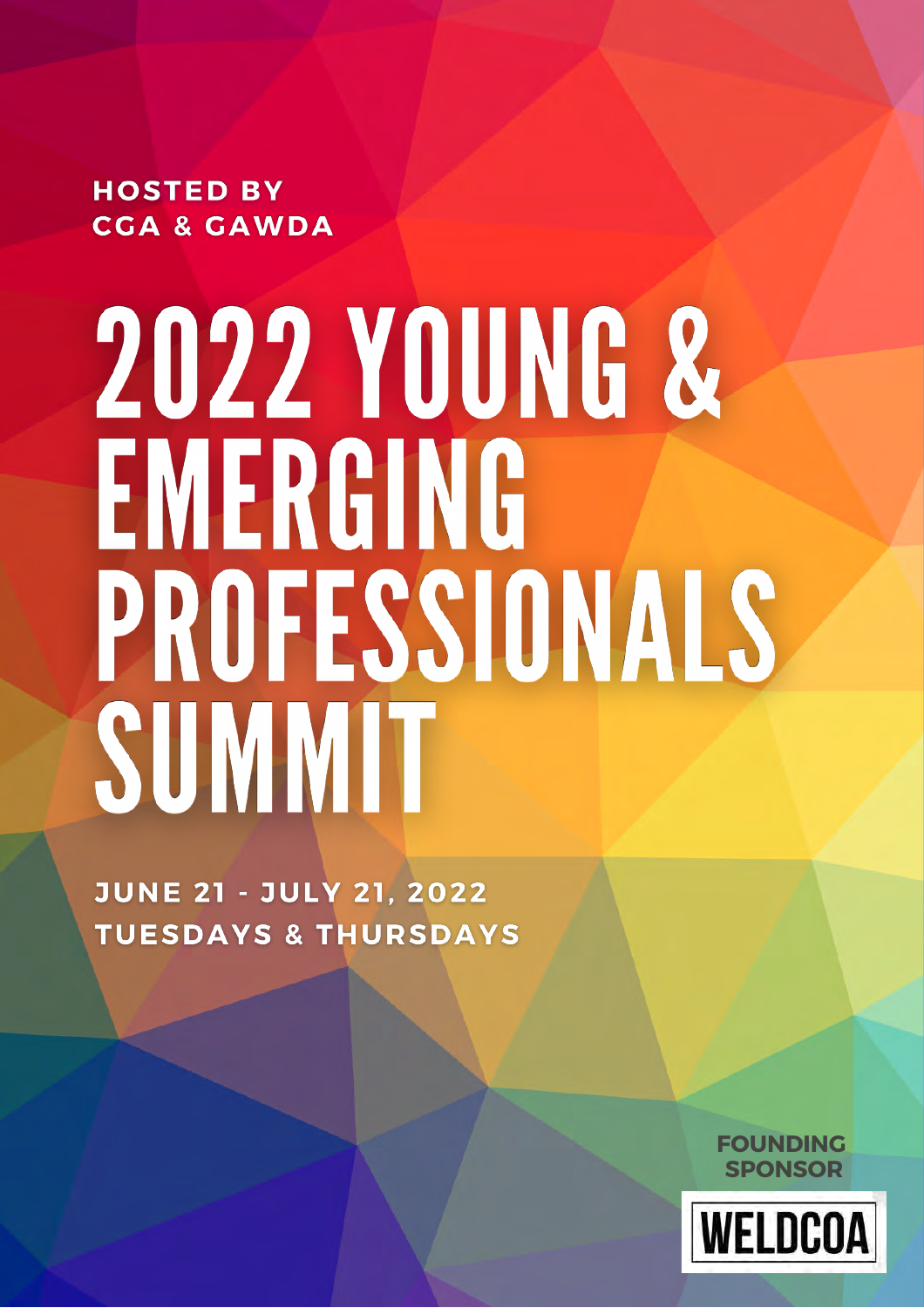# WELCOME

Hosted by the Compressed Gas Association (CGA) and the Gases and Welding Distributors Association (GAWDA), the Young & Emerging Professionals Summit provides a forum to learn from subject matter experts, deepen their understanding of the industry, and review lessons learned that have driven changes to best practices.

**Join us in 2022 as we follow the molecule from air gas production to end use.** This year's 8-webinar series will include a mix of overviews, technical deep dives, and panel discussions. The Summit is open to all CGA members and GAWDA distributor members who are participating in the CGA subscription program. Attendees at all levels of industry experience are welcome!

# **FOR MORE INFORMATION:**

[https://www.cganet.com/event/young](https://www.cganet.com/event/young-emerging-professionals-summit-2022/)emerging-professionals-summit-2022/

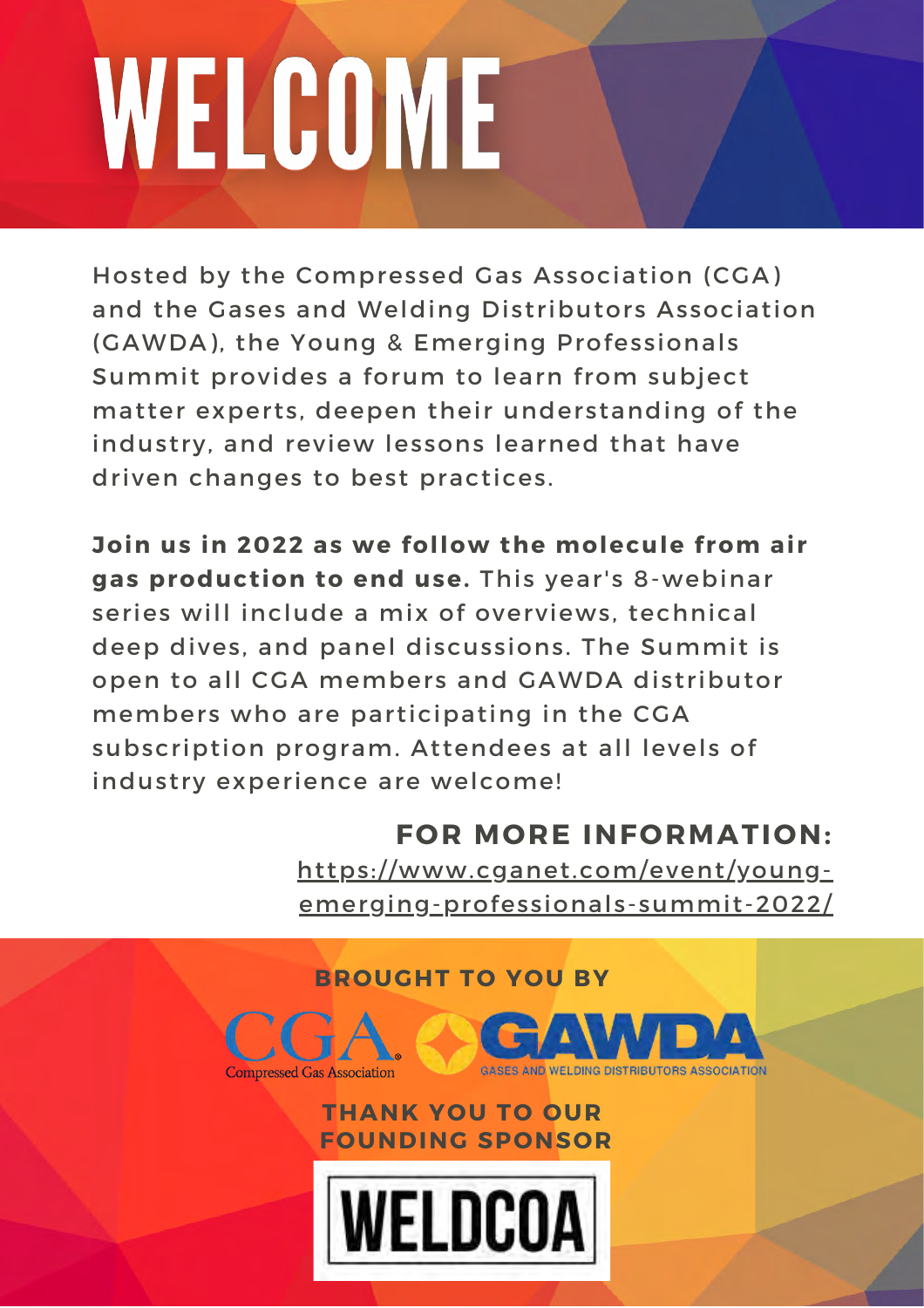# TUESDAY, JUNE 21 11:30AM-1:30PM (EASTERN)

# WELCOME & OPENING REMARKS

# **PRESENTATION: AIR SEPARATION OVERVIEW**

### **Anu George**

Plant Engineer | Air Separation Unit American Air Liquide Holdings, Inc.

This presentation will provide a high-level overview of atmospheric gas production and related equipment for the five main stages of air separation: ambient air filtration, compression, purification, cooling, and distillation. Attendees will also learn about common hazards present at an ASU and the mitigation methods used to address them. Additionally, the presenter will share their experience related to the commissioning and startup of a new ASU facility.

# **PANEL DISCUSSION: INTEGRATING AI & SMART TECHNOLOGY IN ASU PROCESSES**

**Sam Agle** Vice President of Production - US & Canada Messer Americas

## **Manolis Koutsourelakis**

Head of Productivity, Region Europe East & Operations Managers, Greece & Cyprus Linde Hellas

## **Patrick Meyer**

Manager, Real Time Operations American Air Liquide Holdings, Inc.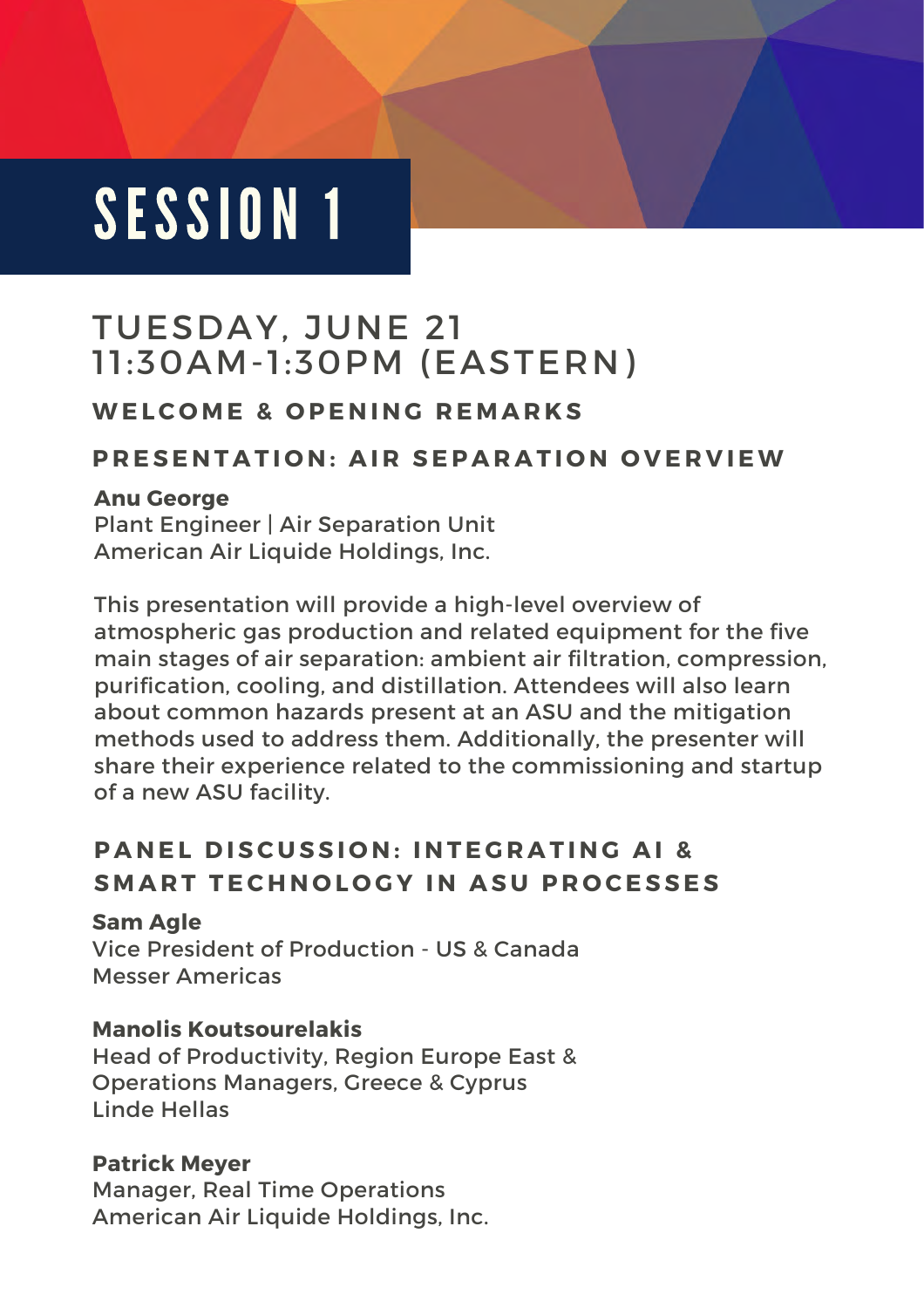# THURSDAY, JUNE 23 11:30AM-1:00PM (EASTERN)

# **P R E S E N T A T I O N : B R A Z E D A L U M I N U M H E A T E X C H A N G E R S**

## **Mehraud Razzaghi**

Sales Application Engineer Chart Industries, Inc.

This presentation will provide an overview of brazed aluminum heat exchangers (BAHXs) used in high-pressure oxygen processes. Participants will learn about related hazards, design considerations, and lessons learned from the production and operation of BAHXs for air separation plants.

# **CASE STUDY: ARGON SYSTEM TROUBLESHOOTING - A DISCUSSION ON TROUBLESHOOTING PROCESSES AND LESSONS LEARNED**

### **Kate O'Handly**

Engineer, Bulk Reliability Matheson

This presentation will provide a review of the troubleshooting process used to diagnose issues with the argon systems at two separate facilities. Participants will learn about the development of initial theories, testing, and analysis processes used to troubleshoot these issues and identify corrective actions.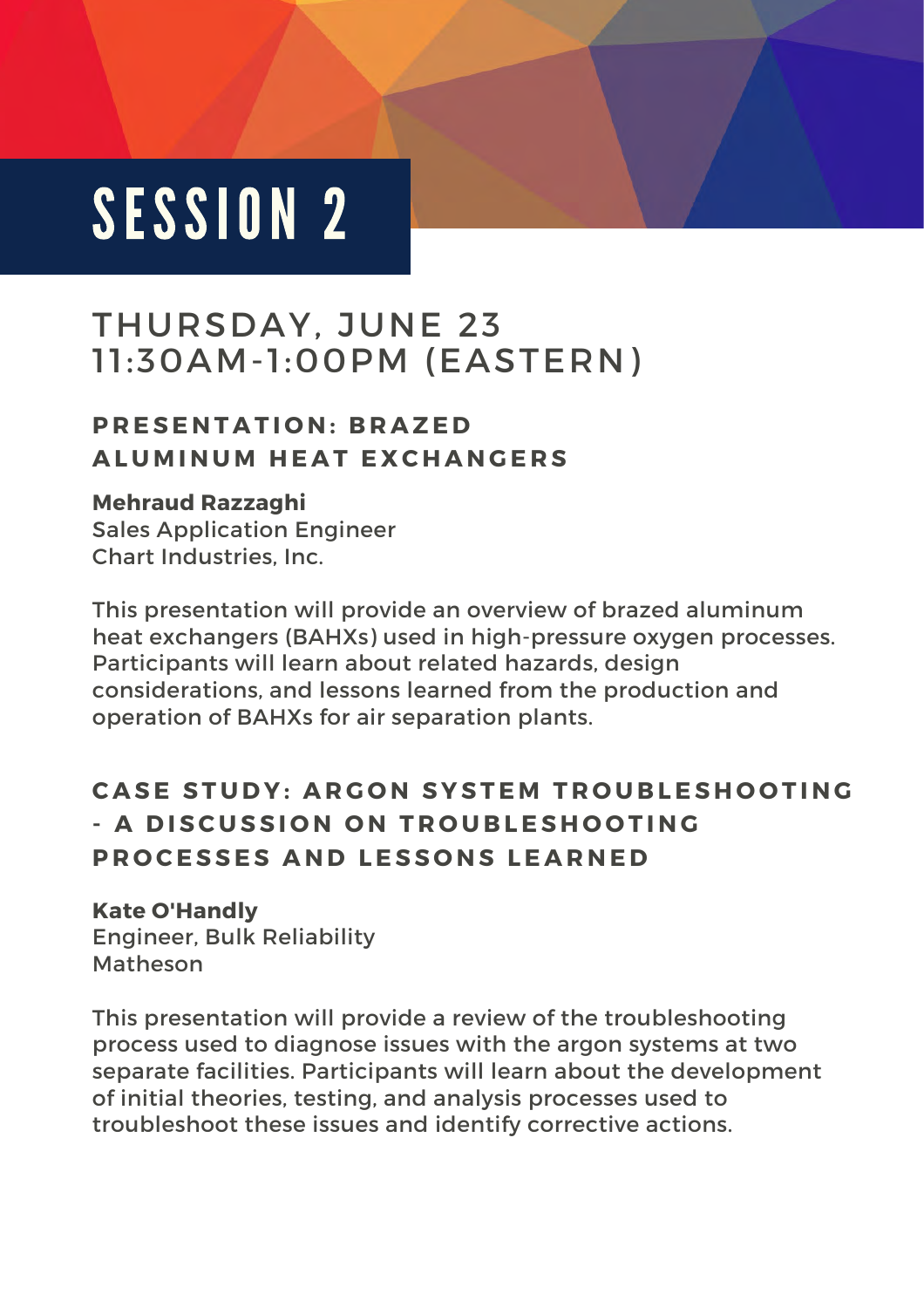# TUESDAY, JUNE 28 11:30AM-1:00PM (EASTERN)

# **PRESENTATION: ASU C O M P R E S S I O N S Y S T E M S**

### **Cherri Scholz**

LASU/VLASU Product Line Machinery SPOC Air Products & Chemicals, Inc.

This presentation will provide an overview of internal and external compression systems, including a description of compressor types, physical concepts, characteristics, and applications. The session will also address compressor surge control, common issues and troubleshooting, vibration monitoring, and maintenance best practices.

# **PRESENTATION: VALVES USED IN LOX AND COLD GOX SYSTEMS**

### **Sebastian Joswig**

Chairman of LE Oxygen Steering Group Linde Engineering

This presentation will provide a brief overview of the incidents that led to the development of CGA G-4.14, followed by a discussion of the topics contained within CGA G-4.14, including isolation valves, control valves, check valves, pressure relief valves, drain, and vent valves in air separation units (ASUs), their backup and storage piping system, and customer station bulk storage tank systems. It addresses the design, material selection, manufacturing, cleaning, installation, operation, and maintenance of oxygen service valves operating at temperatures below –30 °C.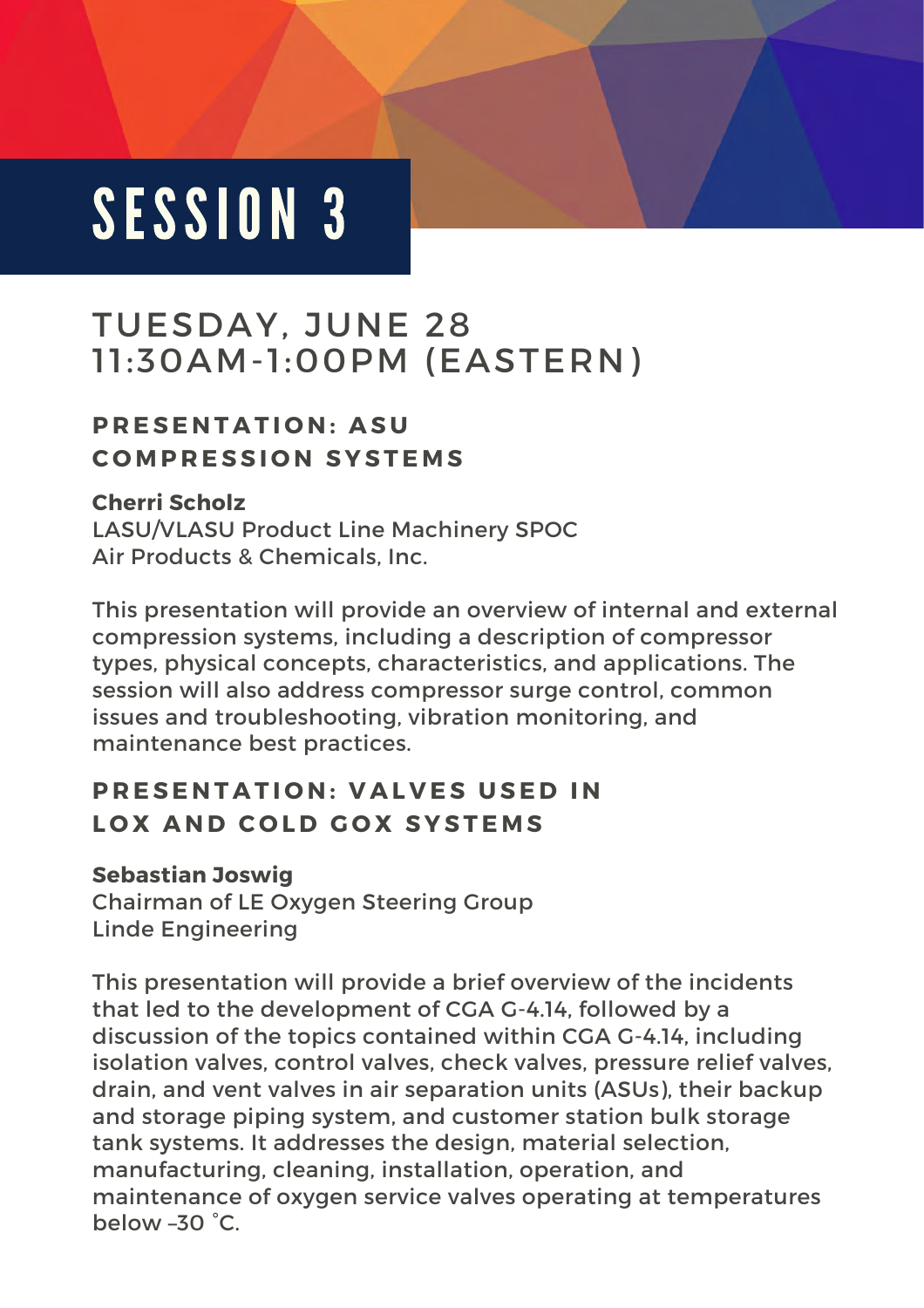# THURSDAY, JUNE 30 11:30AM-1:00PM (EASTERN)

# **PRESENTATION: PREVENTION OF BRITTLE FRACTURE OF EQUIPMENT & PIPING**

### **Adam Renaldo**

Senior Mechanical Engineer Linde PLC

This presentation will identify the hazards associated with cryogenic liquid vaporization systems and recommend safe practices for preventing brittle fracture in piping and associated equipment. The presentation will also cover lessons learned from previous incidents.

# **CASE STUDY: RECENT AIR SEPARATION FACILITY INCIDENTS & LESSONS LEARNED**

### **John Bernard**

Consultant Compressed Gas Association, Inc.

This presentation will provide an overview of the 2019 Yima City Gasification Plant Incident and the 2021 Wanteng Steel Flat Bottom Tank Failure that were reviewed by CGA and EIGA joint task force members. The presentation will include a summary of observations, learnings, and implications for industry practices from each incident.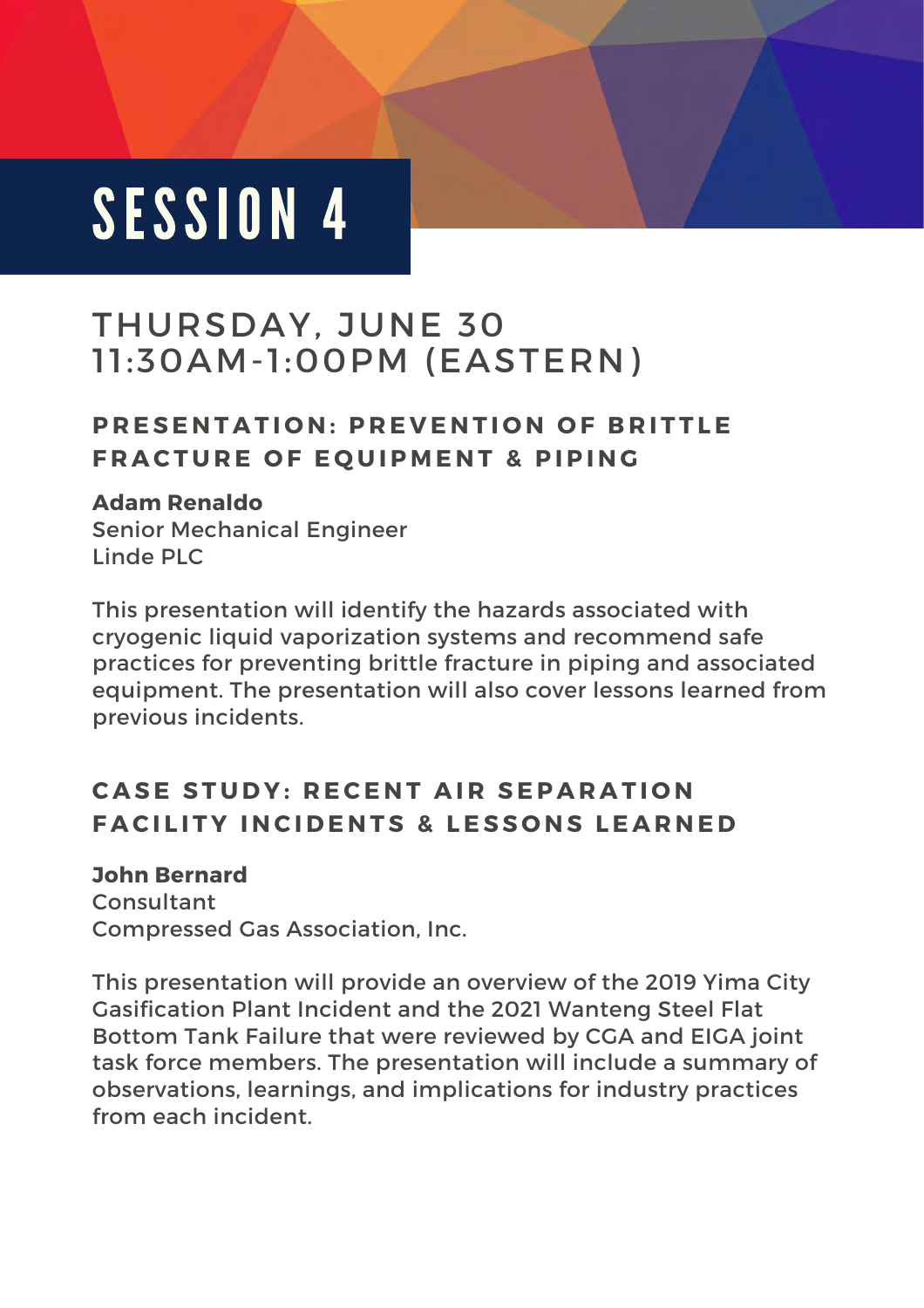# TUESDAY, JULY 12 11:30AM-1:00PM (EASTERN)

# **PRESENTATION: INDUSTRIAL AND MEDICAL** GASES - SIMILARITIES, DIFFERENCES, AND **U N I Q U E C O N S I D E R A T I O N S**

### **John Willenbrock**

Technical Manager Compressed Gas Association, Inc.

This presentation will provide an overview of the similarities and differences between industrial and medical gas filling and distribution and the impact of FDA and state regulations on those operations. The presenter will briefly discuss the differences in bulk operations, primarily the requirements for validation, and the more extensive differences and uniqueness in packaged gas operations, such as labeling and good manufacturing practices, especially as it relates to training, testing, and documentation.

# **PANEL DISCUSSION:** LESSONS LEARNED FROM COVID-19

#### **Heather Albright**

Quality Assurance Supervisor Linde PLC

### **Dan Morgan**

Director, Food & Beverage **Seament** Messer North America, Inc. **Will Roberts** President Roberts Oxygen Company, Inc.

**John Willenbrock** Technical Manager Compressed Gas Association, Inc.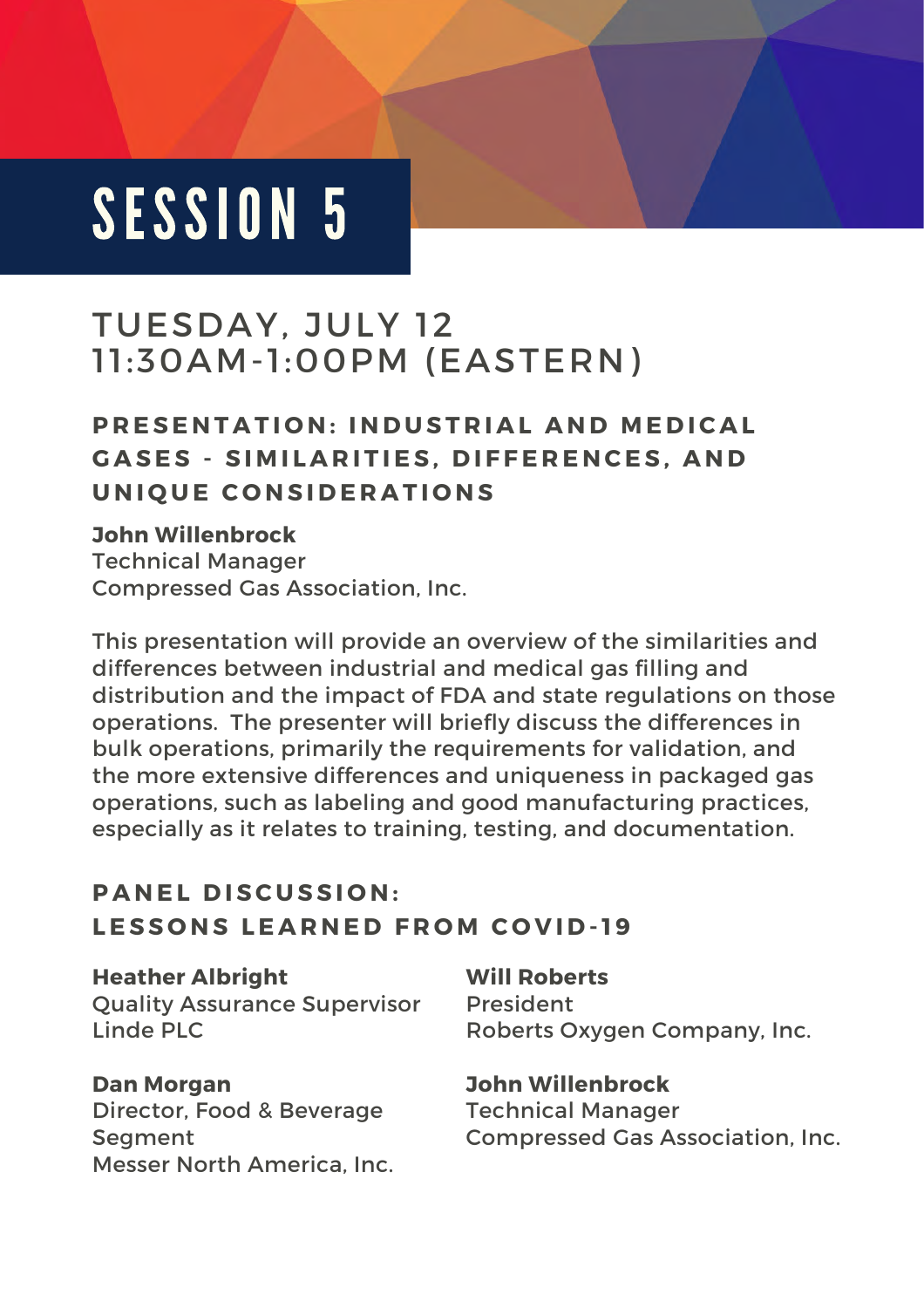# THURSDAY, JULY 14 11:30AM-1:00PM (EASTERN)

# **PRESENTATION: CYLINDER FILL PLANTS -MANUAL VS. AUTOMATED, LINEAR VS. PALLETIZED**

### **Kevin Klotz**

Field Technician & Customer Support Specialist Weldcoa

In this presentation we will dive into understanding differences in operating procedures as it pertains to manual and automated systems, as well as taking some time to understand the benefits and drawbacks to both a linear style fill manifold as well as a palletized filling manifold.

# **PRESENTATION: CYLINDER PREFILL INSPECTIONS & WHY SHORTCUTS DON'T WORK**

### **Patrick Galphin**

Director, Facilities and Project Management nexAir LLC

This presentation will provide an overview of cylinder prefill inspection requirements including preparation of cylinders for inspection, exterior inspection, interior inspection (if required), what kind of damage to look for, and tests to be performed. The presentation will also discuss potential outcomes that can occur if damaged cylinders are returned to service.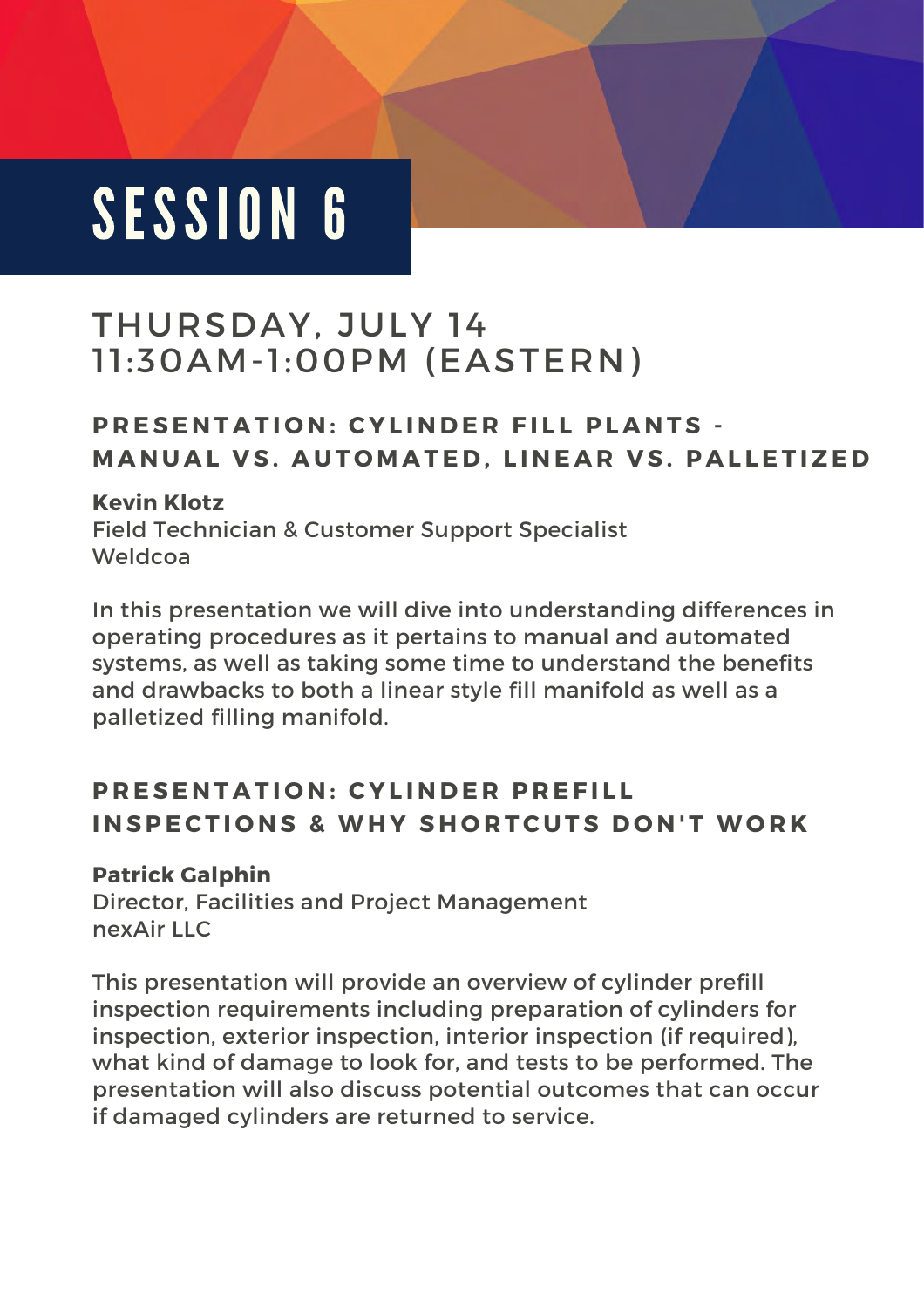# TUESDAY, JULY 19 11:30AM-1:00PM (EASTERN)

# **P R E S E N T A T I O N : T R A N S P O R T A T I O N E M E R G E N C Y R E S P O N S E**

### **Bill Erny**

Director Chemtrec

This presentation will provide an introduction to CHEMTREC and hazmat emergency response. CHEMTREC operates a 24/7/365 emergency call center that provides incident response information to first responders during a hazmat incident.

# **PANEL DISCUSSION: COMBATING THE CDL DRIVER SHORTAGE - A DISCUSSION ON** RECRUITMENT, SAFETY CULTURE, AND **A D V A N C E D T E C H N O L O G I E S**

# **John Anderson**

Director of DOT Compliance Airgas, an Air Liquide company

### **Anne Hayes**

Vice President & Corporate Counsel Indiana Oxygen Company

## **Steve Thompson**

Director of Transportation Western International Gas & Cylinders, Inc.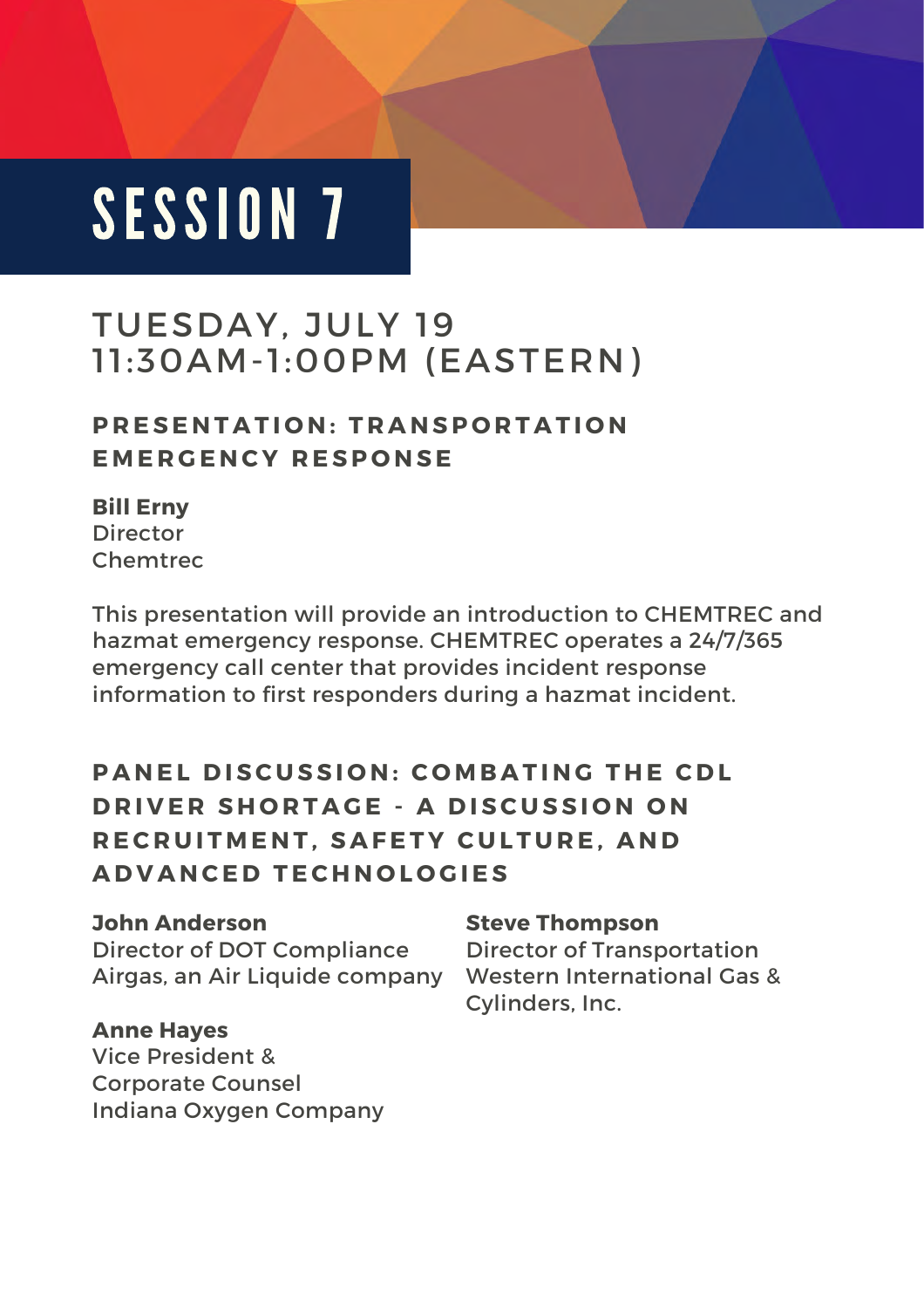# THURSDAY, JULY 21 11:30AM-1:30PM (EASTERN)

# **CASE STUDIES & PANEL DISCUSSION: EMERGING CUSTOMER APPLICATIONS & OUR ROLE AS INDUSTRY STEWARDS**

**Kevin Falconer** President Minneapolis Oxygen Company **Colleen Kohler** Chief Executive Officer Noble Gas Solutions

**Melissa Heard** Director of Marketing Weldcoa

This session will feature mini-presentations with an overview of a unique customer application and the unique considerations for safe use of industry products and equipment in those applications. Following the presentations, we will move into a panel session to discuss the industry's role in good product stewardship and how that impacts our role in customer education.

# **THE ROLE OF YOUNG & EMERGING PROFESSIONALS IN THE FUTURE OF O U R I N D U S T R Y**

**Bob Ewing** President, Red Ball Oxygen President, Gases and Welding Distributors Association

### **Francesco Maione**

President Americas, Air Products & Chemicals Inc. Chairman, Compressed Gas Association Inc.